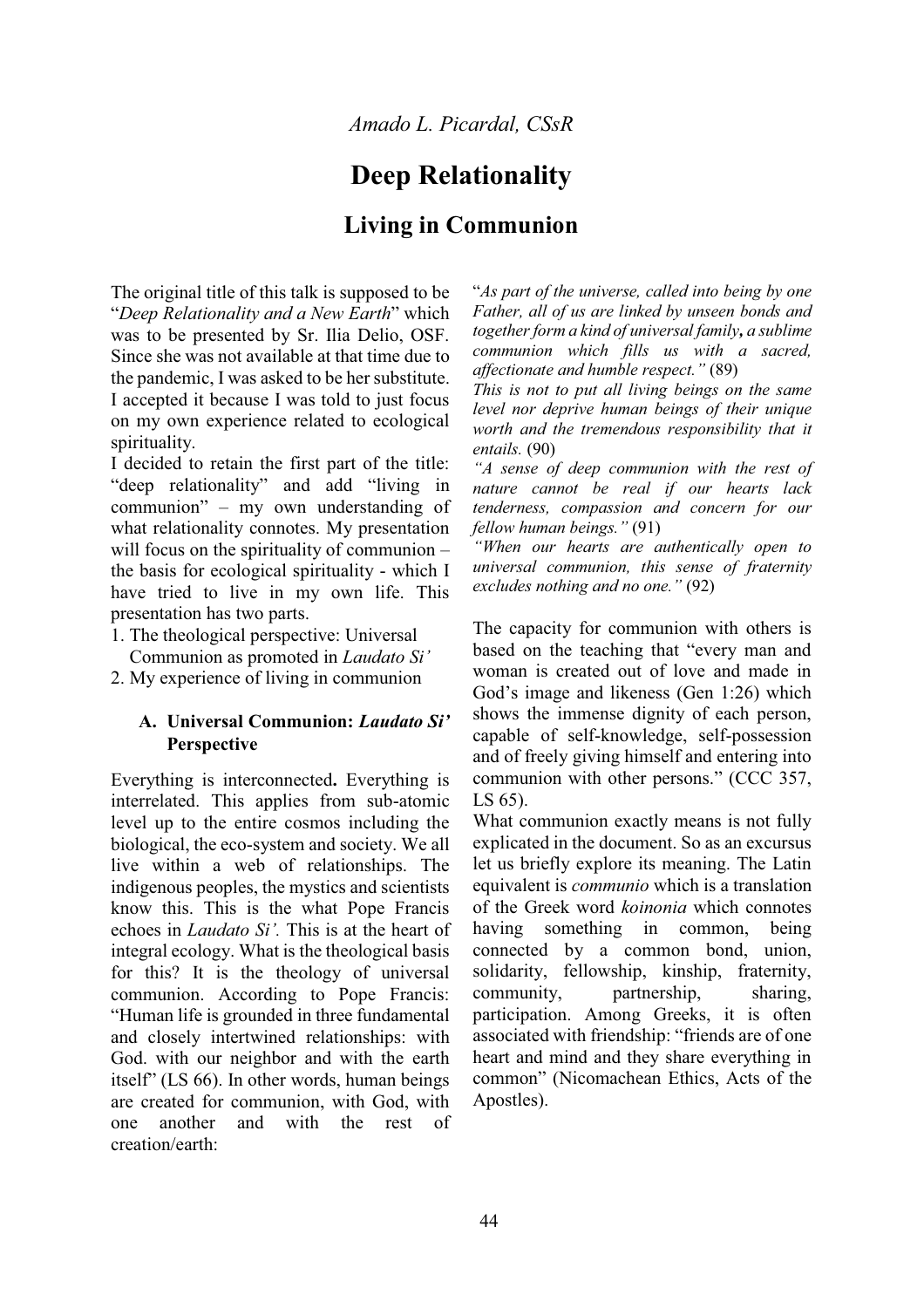From an ecclesiological perspective, communion emerged as the earliest model of the Church (Acts  $2:42-47$ ,  $4:32-35$ ) – fellowship of believers, communion of faith, table-fellowship, communion of goods. This was later eclipsed by the institutional model of the Church although its spirit was preserved in religious life through the centuries. This was retrieved in Vatican II especially in *Lumen Gentium* which became the dominant ecclesiology connected with the People of God. "the Church is a people made one by the unity of the Father, Son and the Holy Spirit." Ecclesial communion is. therefore, the reflection of Trinitarian communion. Theologians would later emphasize communion in Trinitarian discourse - perichoretic communion of the Three Divine Persons (Leonardo Boff).

In the document on ecumenism  $= *Ut*$  *Unum*  $Sint$  – the restoration of full communion is the goal of ecumenical dialogue. In *Vita Consecrata*, St. John Paul II applied communion as a perspective for understanding consecrated life. In *Familiaris Consortio,* he also views its realization in the family which is the domestic church.

The theme of communion has often been limited to ecclesiology. What is significant in *Laudato Si'* is that Pope Francis views communion from a universal perspective universal communion  $-$  which includes communion with God, among all human beings and with all creation. This was the vision of St. Francis of Assisi. The ultimate foundation of this vision of interrelatedness of all things is the Triune God who creates all things: "The divine Persons are subsistent relations, and the world, created according to the divine model, is a web of relationships." (240). This understanding that all creation reflects God's triune and relational nature gives rise to a way of perceiving the world that is attentive to interconnection.

From this perspective, sin is regarded as the rupture of the three-fold communion which God has intended from the beginning:

*"These three vital relationships have been broken, both outwardly and within us. This*  *rupture is sin...The harmony between the Creator, humanity and creation as a whole was disrupted by our presuming to take the place of God and refusing to acknowledge our creaturely limitations. This in turn distorted the mandate to*  "have dominion" over the earth. As a result, the *originally harmonious relationship between human beings and nature became conflictual (cf. Gen 3:17-19). (The harmony which St. Francis of Assisi experienced with all creatures was seen as a healing of that rapture). Sin is manifest in all its destructive power in wars, the various forms of violence and abuse, the abandonment of the most Vulnerable and attacks of nature.*" (66)



 **(St. Mary's University at Bayongbong Nueva Vizcaya, RP)**

From the theology of universal communion flows the vision of *integral ecology* which has *three levels* of application:

- *1. An understanding that interconnection is the essence of reality*
- *2. As a way of seeing that can perceive interconnections among humans and the rest of creation*
- *3. As a moral principle for acting in harmony with them.*

Integral ecology is the foundation of Pope Francis' analysis of the ecological crises we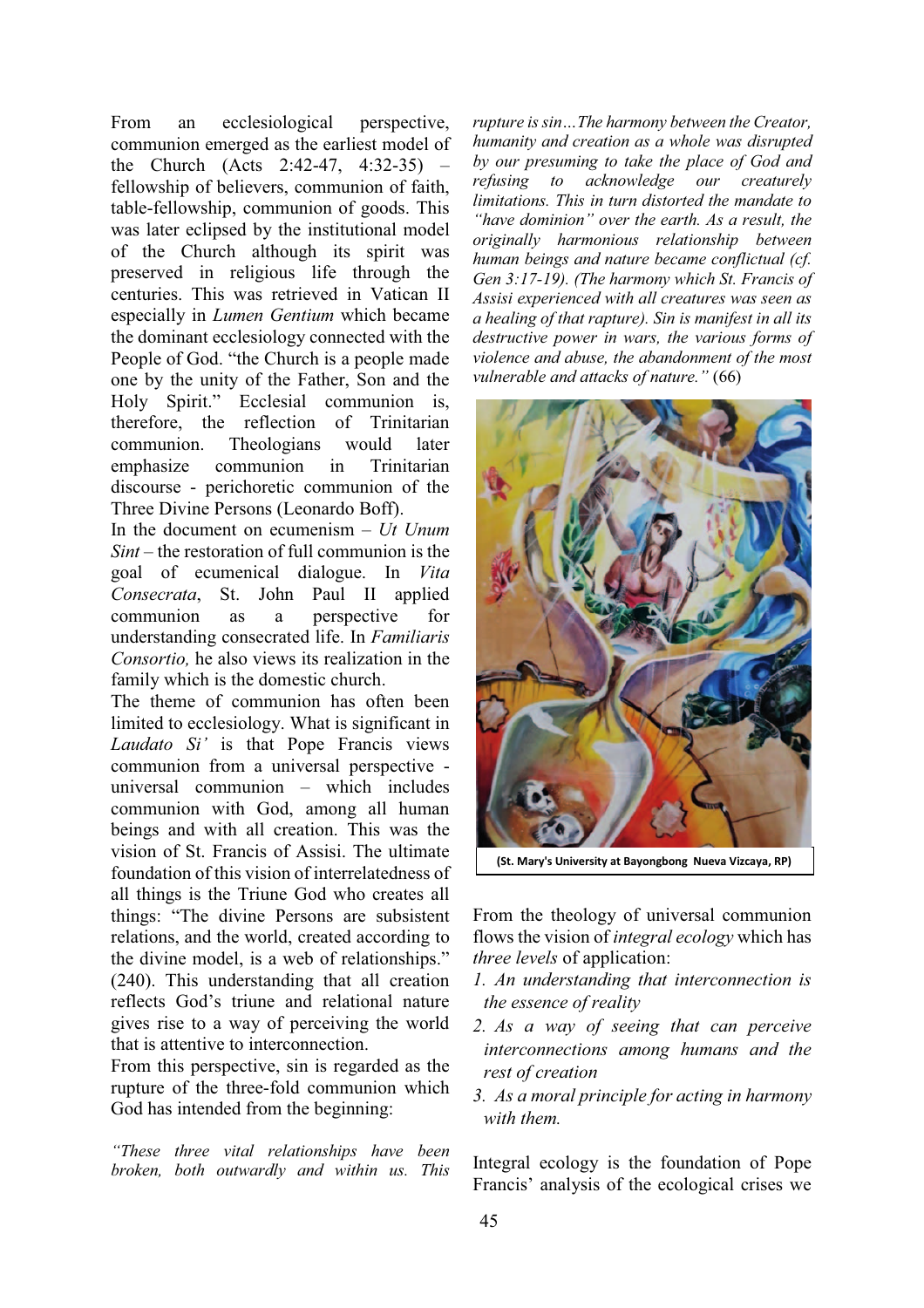face and the basis for his proposals about how to respond to it.

Pope Francis proposes a Christian Spirituality that embraces "a prophetic and contemplative lifestyle, one capable of deep enjoyment free of the obsession with consumption."  $(LS 222)$ This spirituality is accompanied by ecological  $conversion$  which includes "a loving awareness that we are not disconnected from the rest of creatures, but joined in a splendid universal communion." (LS 220). This means a lifestyle that includes living in communion with one another and with creation:

*a*Care for nature is part of a lifestyle which *includes the capacity for living together in communion. Jesus reminded us that we have God as our common Father and that makes us brothers and sisters. Fraternal love can only be*  gratuitous... This same gratuitousness inspires us *to love and accept the wind, the sun and the clouds, even though we cannot control them. In this sense, we can speak of a "universal fraternity.*" (LS 228)

Living in communion with one another which includes collaboration and community action can become an intense spiritual experience:

*aby Spanizations* which work to promote the *common good and to defend the environment. Around these community actions, relationships develop or are recovered and a new social fabric*  emerges... These actions cultivate a shared *identity, with a story which can be remembered and handed on. In this way, the world, and the quality of life of the poorest, are cared for, with a sense of solidarity which is at the same time aware that we live in a common home which God has entrusted to us. These community actions, when they express self-giving love, can also become intense spiritual experiences.*" (LS 232)

Living in communion with God, with other human beings and with the rest of creation is a manifestation of human growth, maturity and sanctification. This is associated with spirituality  $-$  a spirituality of communion:

*"The human person grows more, matures more and is sanctified more to the extent that he or she enters into relationship, going out from themselves to live in communion with God, with*  *others and with all creatures. In this way, they make their own that Trinitarian dynamism which God imprinted in them when they were created. Everything is interconnected, and this invites us to develop a spirituality of that global solidarity which flows from the mystery of the Trinity*´

In *Fratelli Tutti*, Pope Francis draws our attention to our communion with one another that is associated with fraternity and social friendship. He emphasizes that it is love that impels all to universal communion:

*also impels us towards universal communion. No one can mature or find fulfilment by withdrawing from others. By its very nature, love calls for growth in openness and the ability to accept others as part of a continuing adventure that makes every periphery converge in a greater Sense of mutual belonging.*" (FT 95)

# **B. Living in Communion: Personal Experience**

Throughout my life, especially the last four decades, I have been living the spirituality of  $common – communication with others, with$ nature and with God. My understanding and lived-experience of ecological spirituality is an integral part of this three-fold communion.

### **Communion with others: Experience of Fraternity and Social Friendship**

My first experience of communion has been within the family  $-\text{ with }$  my parents, brothers and sisters, nephews and nieces. Through the years we have managed to maintain close relationships, mutual sharing and support for one another.

For over forty years as a Redemptorist, I have experienced communion within my religious congregation and the communities that I was assigned to. We live together, we eat together, we pray together and we carry out our missionary and apostolic work as a community. We practice communion of goods ± we share our resources and gifts. We hold everything in common. We regard each other as brothers  $-\text{conferes} - \text{and}$  strive to live gospel friendship. We care for one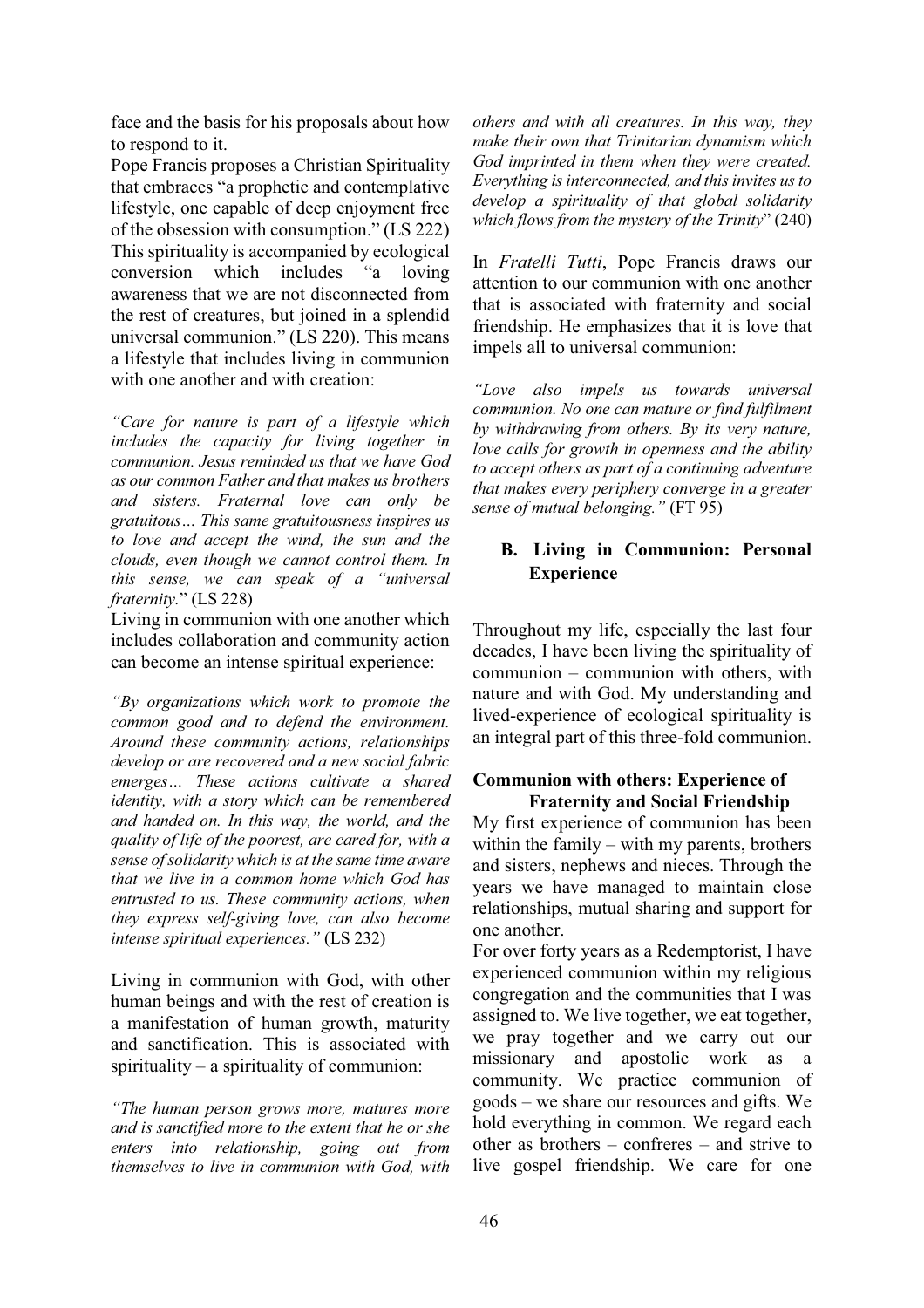another, we support each other. I experience this sense of belonging and communion not only in the local Redemptorist community but in our province and other communities where I have been to  $-\text{in}$  the Manila, the US, Brazil and here in Rome.

As an apostolic missionary community dedicated to preaching the Gospel to the poor, closeness and friendship with those we work with and to those whom we are sent is an integral dimension of our life and mission. Even as a seminarian, part of my formation was to work and live among the poor in urban and rural areas. After ordination I was a member of the Redemptorist mission team, engaged in evangelization and formation of Basic Ecclesial Communities in remote rural areas and city parishes all over Mindanao. It was during these times that I experienced close relationship and friendship with the members of the mission team  $-$  religious and lay missionaries, and also among the people we lived and work with  $-\epsilon$  especially the poor. When I was assigned in Davao after finishing my graduate studies in Berkeley and Rome, I was not only involved in teaching but also in pastoral ministry  $-\infty$  parish vicar and later as parish administrator. During weekends I was involved in evangelization and formation of BECs within our parish together with my theology students and pastoral workers. I was close to our parishioners and promoted communion among them.

I was also involved in interreligious dialogue and engaged in a dialogue of life and faith with Muslim leaders. I developed friendship among them and their families as we worked together for justice, peace and harmony. Being a member of the Imam, Priests and Pastors Forum, I also had interaction with Protestant ministers and collaborated with them. Thus, my experience of communion continued to expand beyond the borders of the Church.

During my sixteen years in Davao, I was also involved in human rights advocacy as a spokesperson of the Coalition Against Summary execution that documented and denounced extrajudicial killings carried out by Mayor Duterte's death squad. I developed

friendship with my fellow human rights activists and also some of the families of the victims of the killings. I also worked closely with the then archbishop and fellow priests in opposing these killings and in assisting the Commission of Human Rights and the Human Rights Watch.

After my assignment in Davao, I worked as executive secretary of the Committee on Basic Ecclesial Communities of the Catholic Bishops' Conference of the Philippines. I continued to promote communion among BECs all over the country while collaborating with diocesan BEC promoters throughout the Philippines. I also continued collaborating with human rights activists opposing extrajudicial killings all over the country. Because of this I was on the hit list of the president's death squad.

Through the years, I also experienced deep friendship with lay people and religious outside my community and my ministry.

## **Communion with Nature**

I feel most alive in the midst of nature  $-\omega$  when I am in communion with nature. It is very difficult for me to live in the city amidst tall buildings, working in an office, sitting all day behind a desk in front of a computer which I find boring and depressing. I love climbing mountains, and walking through the forest and the fields. Gazing at the ocean from the beach, and swimming in the sea and river is very relaxing and mystifying. And so is diving underwater and communing with the fish in the colorful coral reefs.

There is a place that I consider my sacred space  $-$  Busay. It is on top of a mountain overlooking the city of Cebu, with a forest at the back. Since I was a newly-ordained priest in 1981 and through the past forty years this is where I usually spend time as a hermit  $-\text{one}$ month each year and five months during my two sabbatical years. In 1989 I built a bamboo hermitage where I could stay for several months since I was asked to go for graduate studies. This was destroyed by a typhoon when I was in Berkeley. So, when I came back later, I just stayed in a room at our rest-house which I converted as my hermitage. This is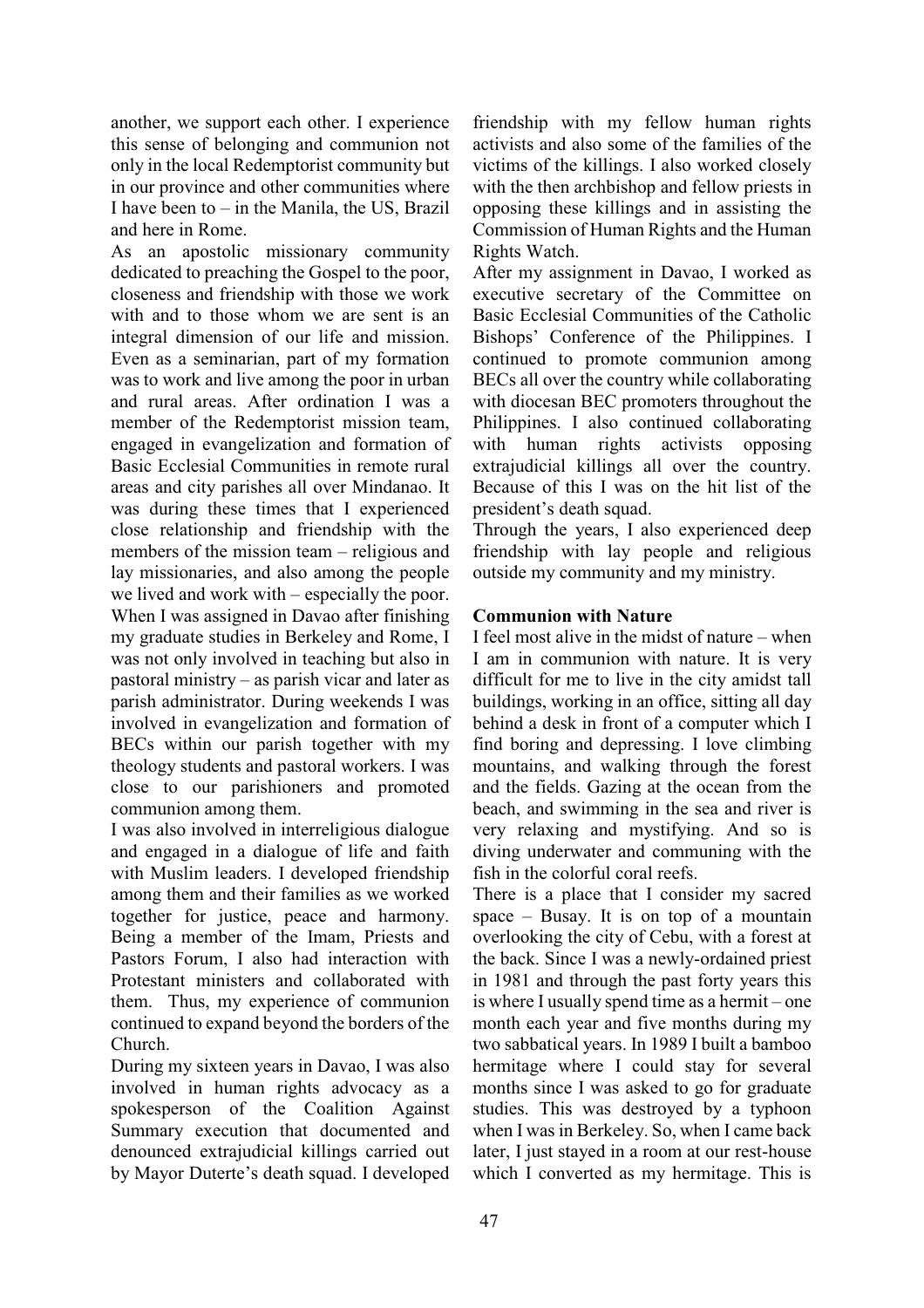where I lived intermittently in solitude, silence and reflection. This is where I have written my books, articles and poems. This is where I used to train for the marathons and my long-distance advocacies. I always feel recharged living here. After staying here, I find myself energized and ready to resume my missionary and pastoral work. This has kept me from burning out throughout these years. I promised myself that this is where I will spend the remaining years of my life.

In April 2018, after almost four decades in active ministry, I started living as a full-time hermit and began constructing a stone hermitage but this was cut short when I was sent on exile due to the assassination attempt against me by a death squad sent by the angry despot. I hope to go back there someday soon and resume my eremitical life.



**(St. Mary's University at Bayongbong Nueva Vizcaya, RP)**

Looking back at those years, I realize that my love for the environment made me aware of the ecological destruction that was happening around me. Rivers were turning brown or drying up. The forests were disappearing. Even the colorful coral reefs that I used to see while scuba diving was turning white or were bleaching. The climate was changing. I wrote this poem over thirty years ago:

#### **Ecological Haikus**

*The sowing of seeds on a parched and barren land, a harvest of tears.*

*High yield variety, fertilizers and pesticides, requiem for the soil.*

*Gone are the forests, so are their inhabitants, soon all of us too.*

*The springs have dried up, the rivers look like highways, and soon the desert.*

*A darkening sky over a barren landscape, and soon the deluge.*

*The human design: to construct a paradise earth must be destroyed.*

I first became concerned about the environment when our mission team was assigned in San Fernando, Bukidnon in 1987. It was there that I heard the cry of the poor and the cry of the earth. Instead of simply<br>evangelizing the Basic Ecclesial evangelizing the Basic Ecclesial Communities, we made them aware of the ecological crisis and helped mobilize them against the logging companies. We were able to pressure the President of the Philippines  $-$ Corazon Aquino - to stop logging in the whole province. Eventually, logging was banned in the entire country. I wrote a poem that tells the story of the nonviolent struggle to protect the forest:

#### *The Epic of San Fernando*

#### *We are poor peasants, living in small Christian communities in a remote valley of San Fernando, Bukidnon.*

*We have lived amidst violence -- the violence of poverty, of a guerrilla war, of the destruction of our environment, and the violence of the military. But we have walked the way of peace -- the way of the cross, and have experienced its liberating power. This is our story.*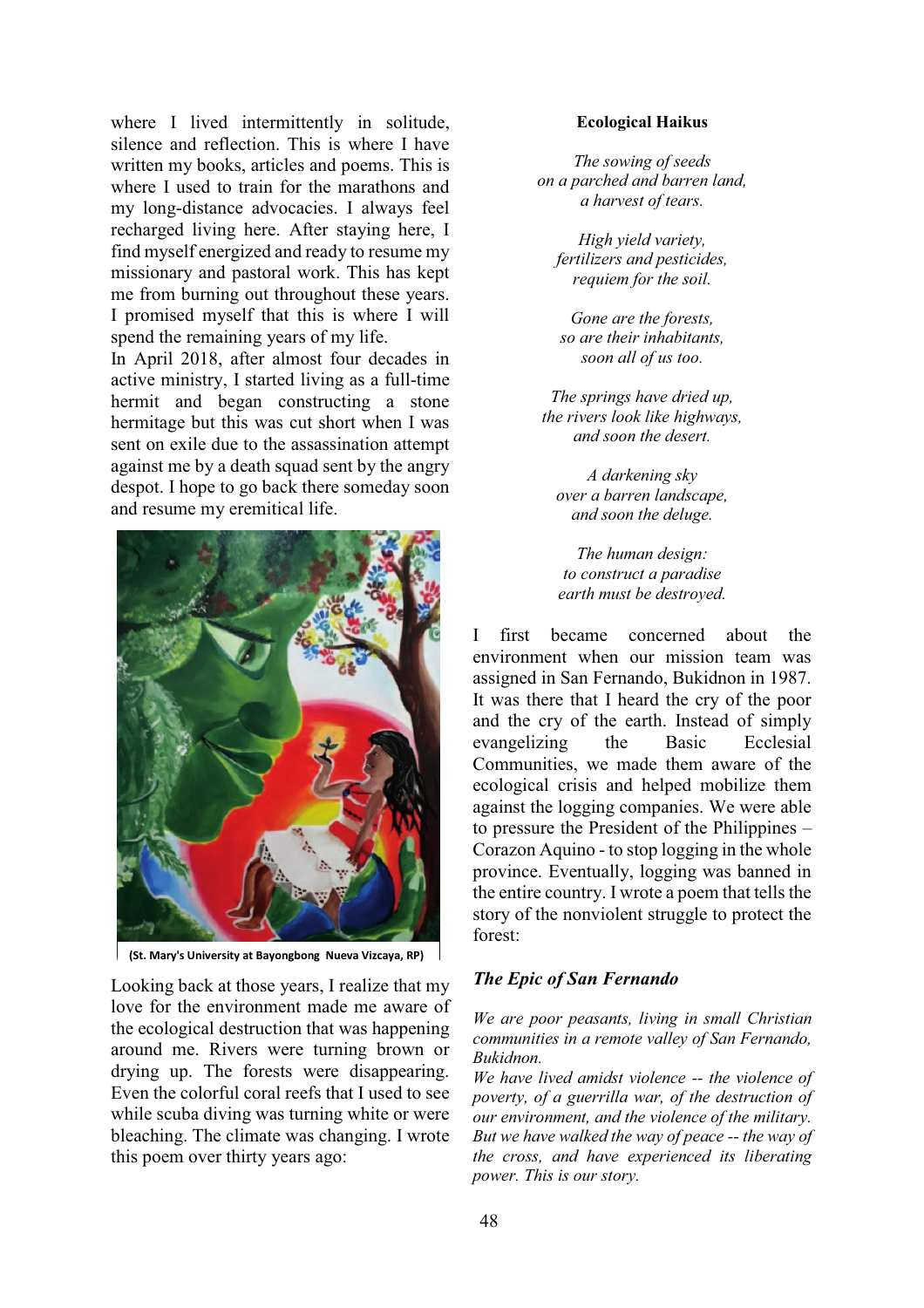*There was a time when the mountains were green and the river was blue.*

*The heavy rains did not flood our farms. Nor did the long hot summer parch the land.*

*That was before the logging companies came. They were owned by the politicians and protected by soldiers.*

*We watched helplessly as the trucks passed by carrying away the logs to be shipped to foreign lands.*

*We signed petitions asking the government to stop the loggers from turning our land into a desert and our river into a highway.*

*But we never got any response.*

*Then the Redemptorist Mission Team came. Priests, brothers and lay missionaries.*

*They lived among us and worked with us to build Christian communities.*

*In our nipa huts late at night, and in our bamboo chapels on Sundays we came together to listen to the Word and to listen to each other's words.*

*We realized that to be true Christians it was not enough to worship and to read the Bible.*

*We have to care for others and care for the earth. We have to defend the forest -- which is our home, the home of our neighbors -- Lumads and Subanon, the home of the birds, the animals and the wild plants.*

*We heard that the guerrillas -- who called themselves the people's army wanted to help us with their guns.*

*But we preferred to struggle in our own way -- the way of the cross.*

*We were prepared to give up our life*

*but we would never take the life of another.*

*The day came when we gathered on the road where the logging trucks passed.*

*There were several hundred of us -- men, women, children and old people.*

*We barricaded the road with our bodies and the logging trucks could no longer pass.*



*It was like a fiesta. We sang and danced,*

*we shared our food with one another and with the loggers who were stranded.*

*It was a real communion. The priests, the brothers, sisters and lay missionaries were with us.*

*Even the Bishop came one night to pray with us. They listened to us when we shared with them our stories and our reflections on the Word of God and on the unfolding event.*

*It was our turn to proclaim and give witness to the Gospel.*

*Those who did not join us taunted us. They said that we will never succeed.*

*We were poor, powerless and few and we were up against rich businessmen and powerful politicians who were protected by the military and who could bribe the corrupt judges.*

*On the thirteenth day in the barricade while celebrating the Eucharist with our parish priest a truckload of constabulary soldiers came with truncheons and shields.*

*They were ordered by a judge to disperse us. They beat us without mercy.* 

*They did not spare the old people and the pregnant women.* 

*They even beat the statue of the Sacred Heart of Jesus.*

*We did not resist them. We turned the other cheek. While they kept on beating us, we sang the "Our Father*" with tears in our eyes.

*When they brought our parish priest to the camp we also went with him.* 

*We told the soldiers that if they will imprison him they will also have to imprison all of us. They finally told all of us to go home with our priest.*

*We went back to the side of the road that we used to barricade and watched helplessly as the logging trucks passed by.*

*We prayed and cried. We were defeated. It was our Good Friday.* 

*The sky darkened and the heavens wept with us unceasingly.*

*It rained day and night for a couple of weeks.* 

*And the river rose and the overflowing waters dashed against the bridge* 

*where all the logging trucks pass. And the bridge collapsed.*

*And the road leading up to the logging camp was blocked by a landslide.*

*The logging operations were stopped. Nature continued the barricade for us. Redemptorist Mission Team*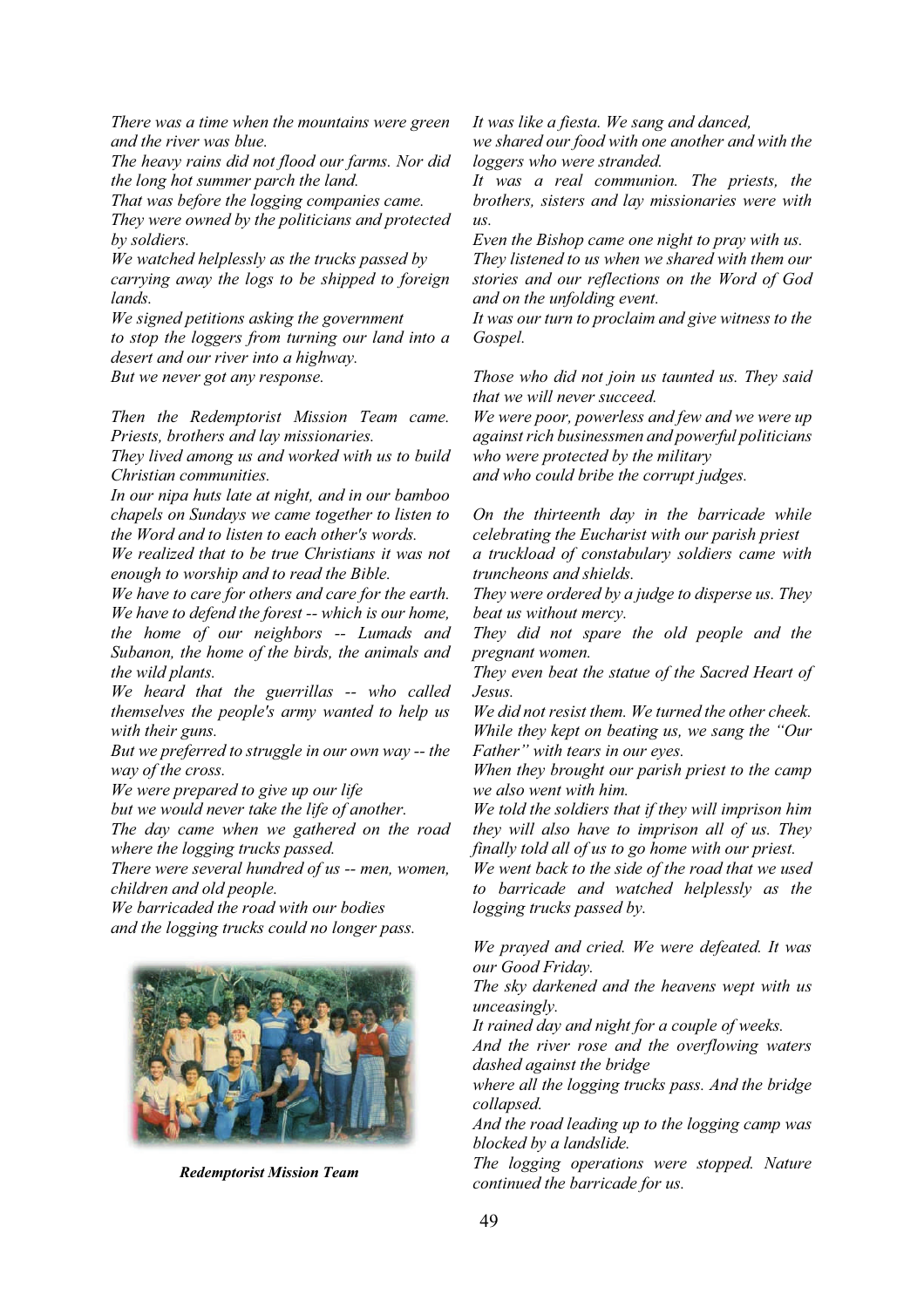*When we gathered the following night to pray on the side of the road where the logging trucks used to pass we all praised and thanked God who never abandoned us.*

*Meanwhile, the newspapers, the TV and radio began to report our story.*

*Suddenly the conscience of many all over the country was awakened.*

*They realized that our problem was also their problem. Many began to show their support.*

*And there were even others in different parts of the country who followed our example.*

*Our voice was beginning to be heard and finally, the President of the Philippines* 

*ordered a stop to the logging operations in San Fernando.*

*When we heard the good news our tears of sorrow became tears of joy.*

*Our suffering had not been in vain.*

*We thanked God by celebrating the Eucharist and by having an instant fiesta.*

*It was our Easter Sunday.*

*A few months later, a pastoral letter of the Bishops' Conference was read in all the Catholic churches and chapels all over the archipelago.*

*It spoke about the ecological crisis in our country. And it mentioned the struggle of the people of San Fernando as a sign of hope and as an example for all.*

*We could not believe that we in our insignificance and powerlessness can make a difference.*

*Our story and our struggle should have ended then. But it did not.*

*One year later we discovered that while the logging had stopped in San Fernando it continued in the neighboring mountains.*

*We realized that even if it happened in other places we would be affected* 

*because we were all connected.*

*And so, we found ourselves once again in the barricade far away from home -- in the provincial capital.*

*This time we were more numerous because the people from the neighboring areas joined us.*

*We wanted the logging to be stopped in the entire province of Bukidnon.*

*At first, we pitched our tents outside the office of the Department of Natural Resources.*

*They just ignored us. And on the fifth day we transferred to the checkpoint in the national highway where all the logging trucks stop for inspection.* 

*We took over the place and set up a human barricade.*

*And all the logging trucks could no longer get through.*

*The soldiers came and they could not disperse us.*

*Once again, the newspapers, radio and TV reported our story.*

*Finally, the Secretary of the Department of Energy and Natural Resources* 

*heeded our request for a dialogue.*

*He came riding on a helicopter to meet with us.*

*After listening to us he granted most of our demands.*

*He told us the logging in the neighboring mountains and towns would be stopped* 

*He asked us to help in the greening of the brown mountains, and to help guard the forest.*

*We went home rejoicing and thanking God once again for not abandoning us.*

*The Eucharist became a victory celebration.*

*Now the logging companies have disappeared from San Fernando and from the neighboring mountains of Bukidnon.*

*The trees that we have planted are growing.*

*When our children grow up they will see green mountains and they can swim and fish in the blue river without fear.*

*The heavy rains will not flood their farms Nor the long hot summers parch the land. They will remember us for what we did for them. And they will remember the wonderful things God has done for us.*

Since my experience in San Fernando Bukidnon, I have become committed to the care for our common home. I helped promote reforestation programs and organic farming/ sustainable agriculture in the Basic Ecclesial Communities. When I was in Davao, I supported the campaign against aerial spraying of banana plantations. I also supported the campaign against the construction of coal-fired powerplant. I protested against mining. I combined my love for biking and running with my advocacies. In 2006 I biked for life and peace around Mindanao (2,000 km), in 2008 around the Philippines (2008). In 2010, I run-walked for Peace and the Environment across Mindanao (400 km) and across the Philippines in 2011 (2,000 km). I also did a climate ride from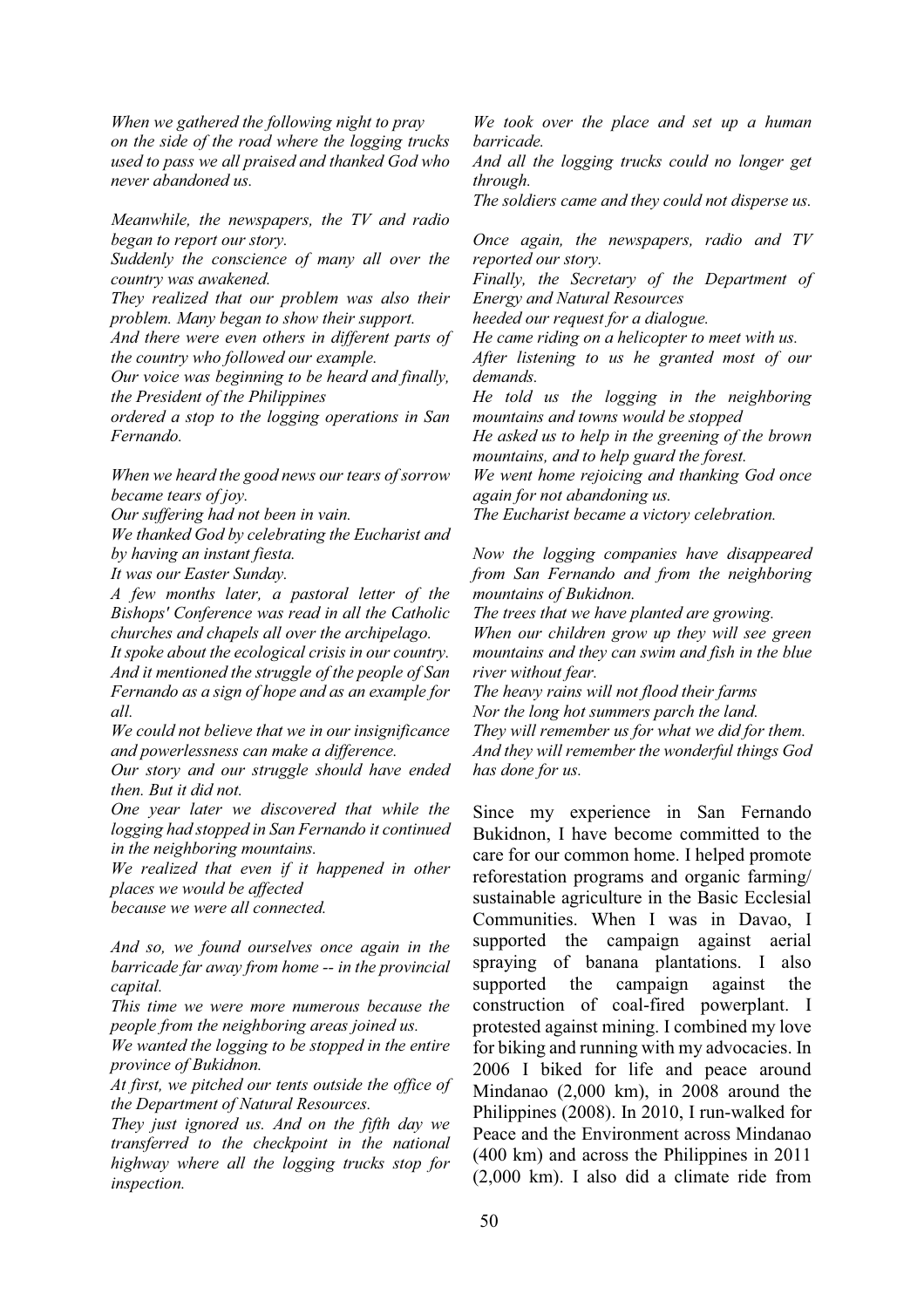Manila to Mindanao in 2014 (1,600 km) and visited the areas hit by the super-typhoons (e.g. Tacloban which was hit by typhoon Yolanda/Haiyan). I invited local bikers or runners to join me for a few hours. I integrated my environmental advocacy with my peace and human rights advocacy. In the parishes where I stayed for the night, I usually celebrated the Eucharist and preached about the Gospel of life, peace and creation  $-\,\text{urging}$ people to work for justice, peace and the integrity of creation. Most of these events were often magnified through social media and the mass media.

Biking, running and walking have become part of my day-to-day life. I do this not just for my advocacies, but also for health, adventure and to reduce my carbon footprint. I do not own a car and avoid traveling on fossil-fuelled mode of transportation as much as possible. I avoid the use of plastic. I practice waste segregation. I also thrive on one-meal a day (intermittent fasting) and a primarily plant-based diet although I still eat fish and eggs. I am aware that meatconsumption is one of biggest contributor to global warming. All these are concrete expression of my efforts to green living.

### **Communion with God**

To be in direct communion with God is very difficult especially if you are not a mystic. How can I relate deeply and intimately with someone that I cannot see, touch or hear? It is God's distance or absence that I usually feel. I have to make a leap of faith. Of course, I believe the Triune God is present in the sacraments  $-$  especially the Holy Eucharist. I believe that God speaks to me through the Sacred Scriptures.

There are rare moments while praying and meditating that I can feel the Divine Presence. However, it is not inside the church or chapel that I have sensed deeply God's presence. It is usually in my loving encounter with people and my friendship and collaboration with them that I feel this presence. In struggling with others for peace, justice and the environment I feel God's presence recalling the words of Pope Francis: "These community actions, when they express selfgiving love, can also become intense spiritual experiences." (LS 232)." It is the care that I receive and give that God's presence becomes evident. It is the faith of those around me that strengthens my faith. To be in intimate communion with others is to be in communion with God. Communion with God is often mediated through other persons.

Most of my peak moments or religious experience have often been on top of the mountain, in the middle of the forest or while gazing at the moon and the stars. This is one of the reasons why I regularly go up to my sacred space on top of the mountain surrounded by trees and spend time as a hermit. This why I have gone up Mt. Apo, the highest mountain in the Philippines, seven times. There is something sacred about the mountain: the silence, the feeling of being alone with nature -- the trees, the flowers, the wind, the elements. All these contribute to a sense of awe, a sense of awareness and closeness with the great Someone. I believe the mountain has a very important function in my life. It is the place of encounter with God and the self, the place to look at reality from a vantage point and to understand more fully the meaning and direction of my life.

Closeness with nature is indeed closeness with God. This is also the reason why I walked 800 km on the Camino de Santiago twice  $-$  the first time barefoot in 2010 and the second time on a pair of sandals in 2016. I have felt the Divine presence as I crossed the Pyrenees, walked across the desert-like Meseta and the forests in Galicia. It was on that forest when I could no longer walk due to shin-splint that I experienced a healing miracle. Here's an entry from my pilgrim diary:

*''I was all alone. The pain became so unbearable that I stopped to rest and cried out to God to relieve me of the pain. In the middle of the forest, all alone by myself, as I prayed for healing, a cold energy flowed through my legs from the ground and the pain suddenly disappeared. I heard a silent voice within my mind, chiding me: "Do you still doubt?" I sensed the intimate presence of Someone, whose presence I have always longed to*